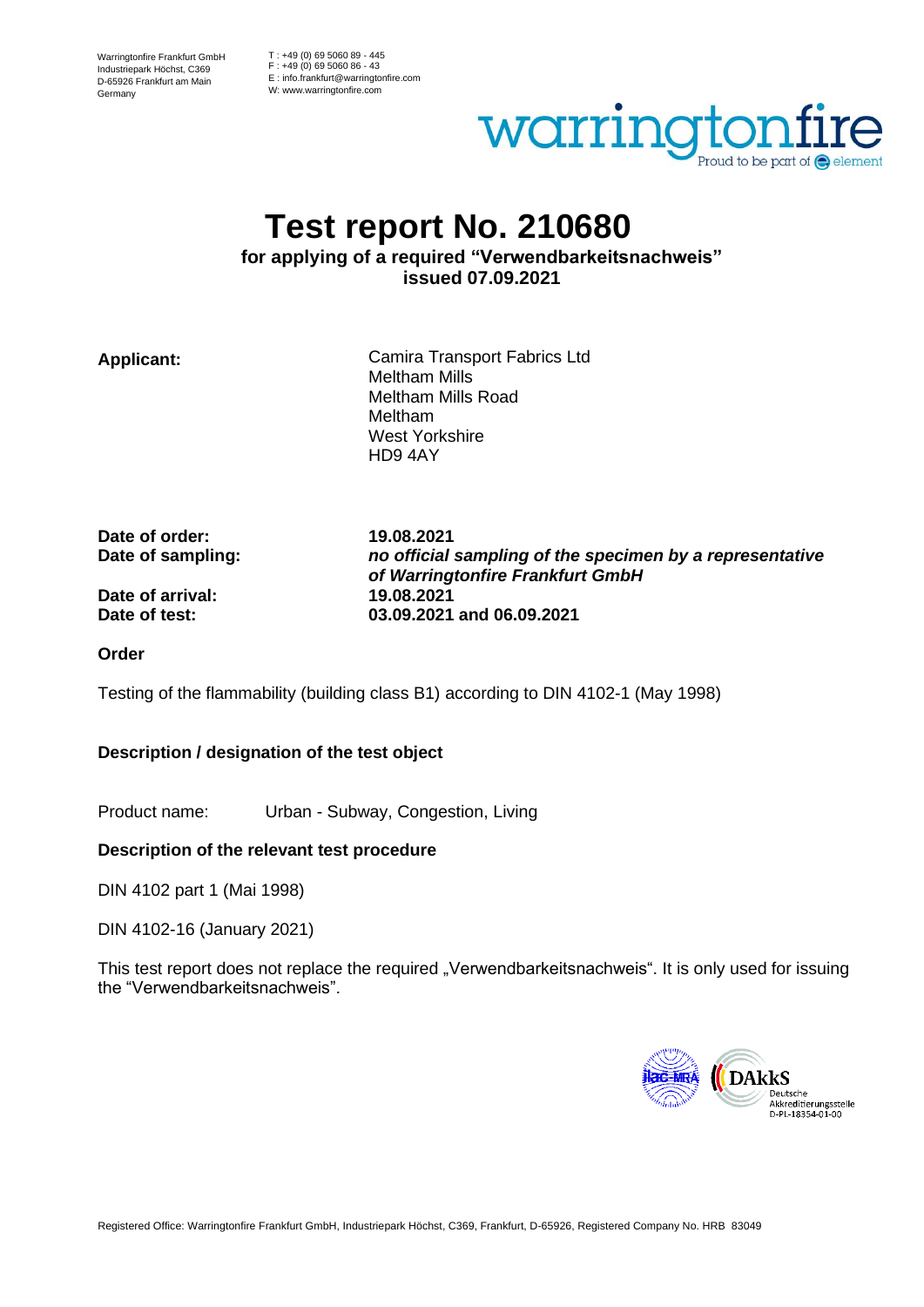

## **1. Description of the test material**

1.1 Details of the customer:

Product name: Urban - Subway, Congestion, Living

Sample 1 Sample 2 Sample 2 Sample 3<br>
Colour: Subway Colour: Congestion Colour: Living Colour: Congestion<br>Batch: 477435 Batch: 478710 **Batch: 477435** Batch: 478230

Face to be tested: Label on Face

Product description:

| Main components: | 100% post-consumer recycled polyester |
|------------------|---------------------------------------|
| Thickness:       | 1 $mm$                                |
| Grossweight:     | 340 g/m <sup>2</sup> 476 g/lin.m      |
| Color:           | as above                              |
|                  |                                       |

Intended end use of product Contract Seating

# 1.2 By Warringtonfire Frankfurt GmbH determined values:

| Material:      | fabric sample        | fabric sample | fabric sample  |
|----------------|----------------------|---------------|----------------|
| Colour:        | black                | beige         | red            |
| thickness:     | approx. 0,8 mm       | approx.0,8 mm | approx. 0,8 mm |
| square weight: | 308 g/m <sup>2</sup> | 296 $g/m^2$   | 312 $g/m^2$    |

Testing after storing 14- days under climatic conditions (23°C / 50 % rel. humidity).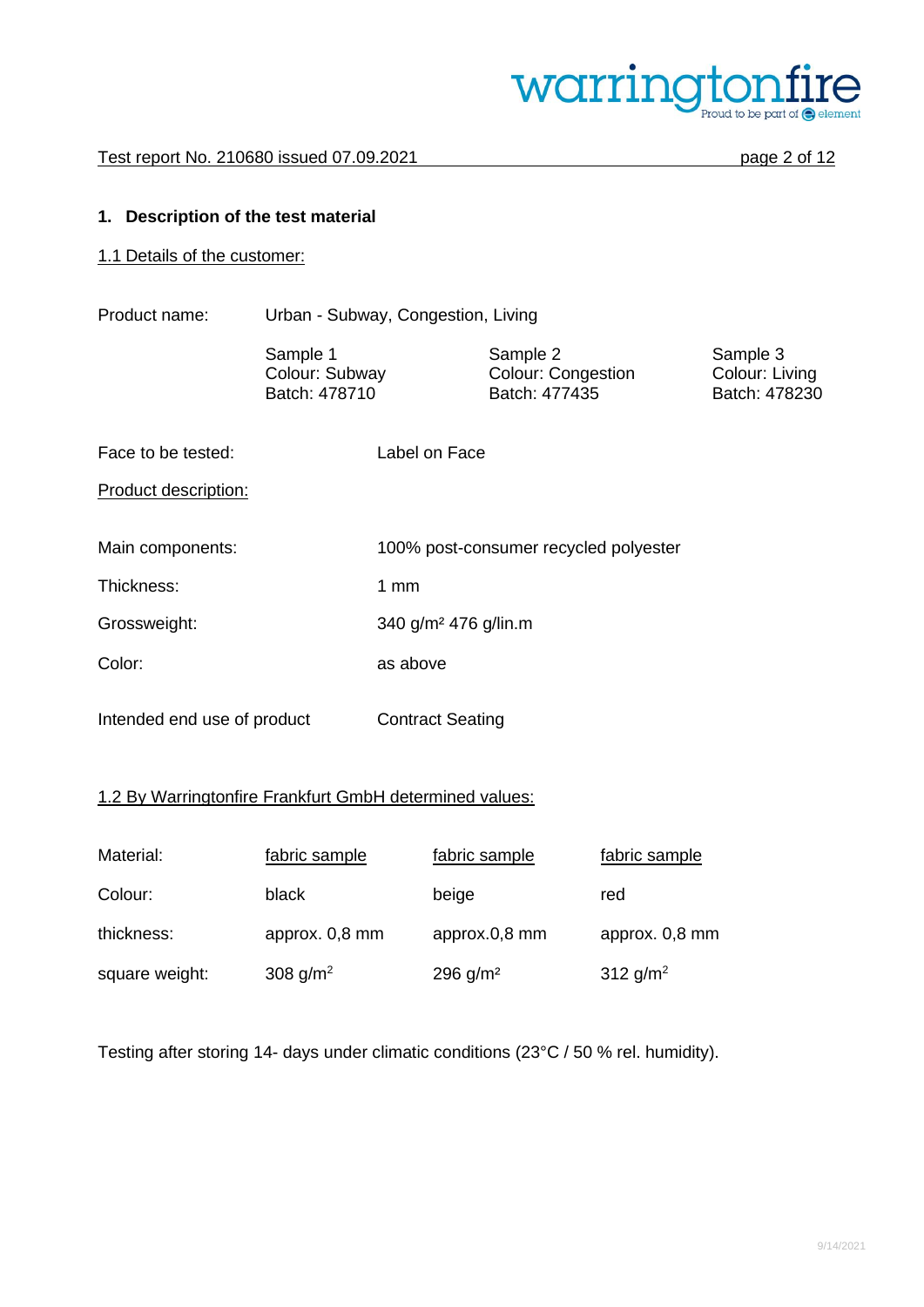

# **2. Test results**

# 2.1.2 Brandschachtprüfung according to DIN 4102-1

| Sample A: Material tested in production direction           | black |
|-------------------------------------------------------------|-------|
| Sample B: Material tested cross to the production direction | black |
| Sample C: Material tested in production direction           | beige |
| Sample D: Material tested cross to the production direction | beige |

| Test results of the Brandschacht tests part 1 |                                                                                                                          |                          |       |       |             |       |  |
|-----------------------------------------------|--------------------------------------------------------------------------------------------------------------------------|--------------------------|-------|-------|-------------|-------|--|
| line                                          |                                                                                                                          | Measurements test sample |       |       |             |       |  |
| no.                                           |                                                                                                                          |                          | A     | B     | C           | D     |  |
| $\mathbf{1}$                                  | no. test arrangement according to<br>DIN 4102 part 15, table 1                                                           |                          | 1     | 1     | $\mathbf 1$ | 1     |  |
| $\overline{2}$                                | flame height max. over<br>lower sample edge                                                                              | cm                       | 40    | 40    | 40          | 40    |  |
|                                               | time $1$ )                                                                                                               | min: s                   | 00:11 | 00:12 | 00:12       | 00:15 |  |
| 3                                             | ascertainments on the front side<br>Flaming/glowing<br>time $1$ )                                                        | min: s                   | 00:04 | 00:03 | 00:03       | 00:03 |  |
| 4                                             | melting / burning through<br>time $\overline{1}$                                                                         | min: s                   | 00:07 | 00:07 | 00:07       | 00:07 |  |
| 5                                             | ascertainments on the back side<br>Flaming/glowing<br>time $1$ )                                                         | min: s                   | no    | no    | no          | no    |  |
| 6                                             | discolouring<br>time $1$ )                                                                                               | min: s                   | no    | no    | no          | no    |  |
| $\overline{7}$<br>8<br>9                      | burning droplets<br>begin $1$ )<br>extent<br>occasional dropping of material<br>constant dropping of material            | min: s                   | no    | no    | no          | no    |  |
| 10<br>11<br>12                                | separating from burning sample parts<br>begin $1$ )<br>occasional separating parts<br>constant separating parts          | min: s                   | no    | no    | no          | no    |  |
| 13                                            | duration of burning<br>on the sieve tray (max.)                                                                          | min: s                   | no    | no    | no          | no    |  |
| 14                                            | influence on the burner flame by dropping<br>of / separating material<br>time $1$ )                                      | min: s                   | no    | no    | no          | no    |  |
| 15<br>16                                      | earlier end of test<br>end of the fire scenario on the<br>sample $1$ )<br>time of a possible resulted<br>test stop $1$ ) | min: s<br>min: s         | no    | no    | no          | no    |  |
|                                               |                                                                                                                          |                          |       |       |             |       |  |

<sup>1)</sup> time from start of test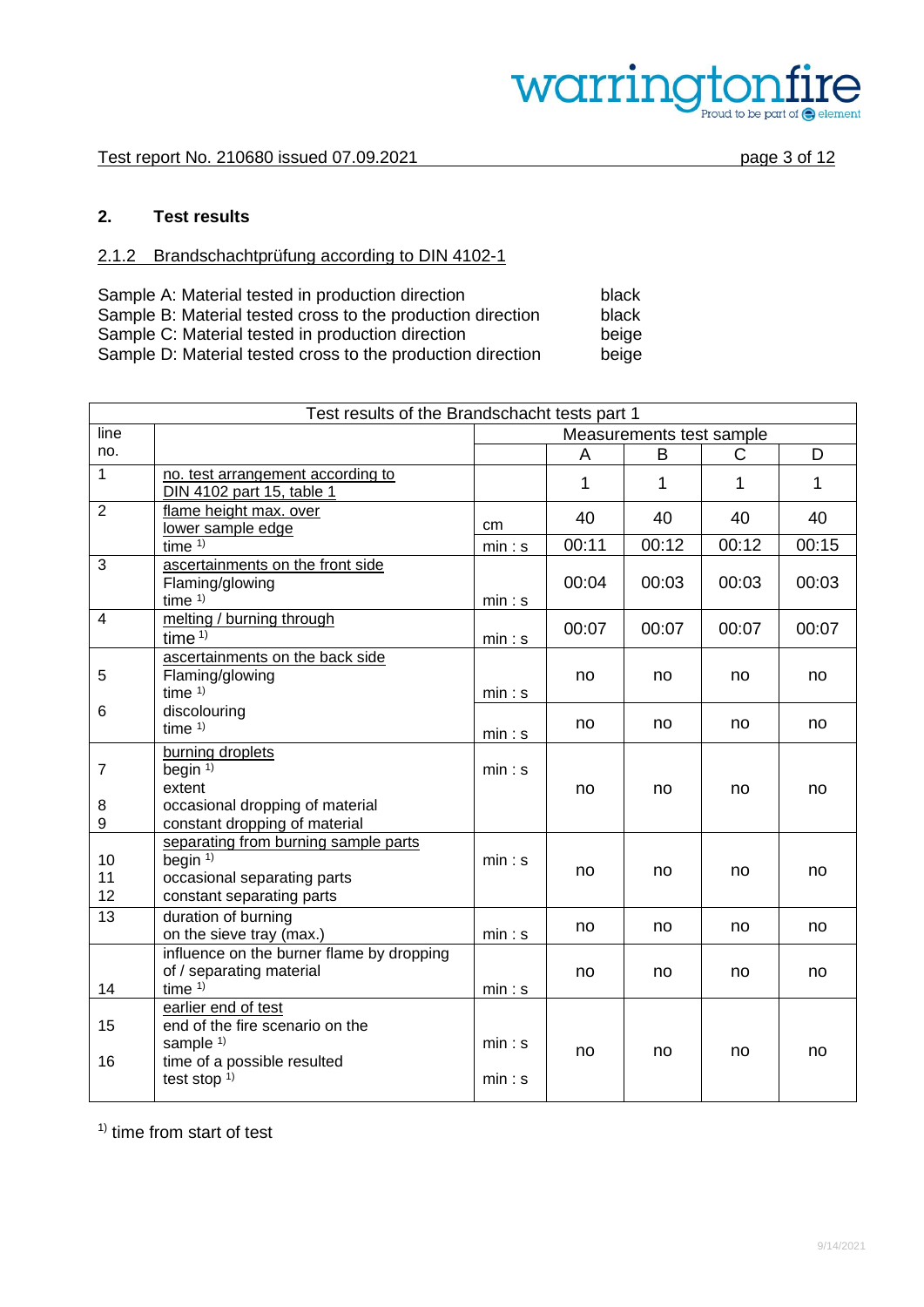

| Test results of the Brandschacht tests part 2 |                                                               |                          |                |                |                |                |  |  |
|-----------------------------------------------|---------------------------------------------------------------|--------------------------|----------------|----------------|----------------|----------------|--|--|
| line                                          |                                                               | Measurements test sample |                |                |                |                |  |  |
| no.                                           |                                                               |                          | A              | B              | C              | D              |  |  |
|                                               | flaming after end of test                                     |                          | no             | no             | no             | no             |  |  |
| 17                                            | duration                                                      |                          | no             | no             | no             | no             |  |  |
| 18                                            | number of sample                                              | min: s                   | no             | no             | no             | no             |  |  |
| 19<br>20                                      | front side of sample<br>backside of sample                    |                          | no             | no             | no             | no             |  |  |
| 21                                            | flame length                                                  | cm                       | no             | no             | no             | no             |  |  |
|                                               | glowing after end of test                                     |                          | --/--          | $-$ /--        | --/--          | --/--          |  |  |
| 22                                            | duration                                                      | min. s                   | no             | no             | no             | no             |  |  |
| 23                                            | number of sample                                              |                          | no             | no             | no             | no             |  |  |
| 24                                            | place of occurrence<br>lower sample part<br>upper sample part |                          | no             | no             | no             | no             |  |  |
| 25                                            |                                                               |                          | no             | no             | no             | no             |  |  |
| 26                                            | front side of sample                                          |                          | no             | no             | no             | no             |  |  |
| 27                                            | backside of sample                                            |                          | no             | no             | no             | no             |  |  |
|                                               | smoke density                                                 |                          |                |                |                |                |  |  |
|                                               | < 400 % x min                                                 |                          | $\overline{2}$ | $\overline{2}$ | $\overline{2}$ | 1              |  |  |
| $\frac{28}{29}$<br>$\frac{29}{30}$            | > 440 % x min                                                 |                          |                |                |                |                |  |  |
|                                               | diagram in annex no.                                          |                          | 1              | $\overline{2}$ | 3              | $\overline{4}$ |  |  |
|                                               | residual length                                               |                          |                |                |                |                |  |  |
| 31                                            | single results                                                | cm                       | 70/68          | 67/69          | 72/67          | 70/68          |  |  |
|                                               |                                                               |                          | 62/68          | 68/67          | 67/66          | 67/67          |  |  |
| 32                                            | average of the single results                                 | cm                       | 67             | 67             | 68             | 68             |  |  |
| 33                                            | photo of the sample on page                                   |                          | $\overline{7}$ | $\overline{7}$ | $\overline{7}$ | $\overline{7}$ |  |  |
|                                               | smoke temperature                                             |                          |                |                |                |                |  |  |
| 34                                            | max. of the average results                                   | $\rm ^{\circ}C$          | 117            | 118            | 120            | 118            |  |  |
| 35                                            | time $1$ )                                                    | min: s                   | 09:55          | 09:38          | 09:52          | 09:39          |  |  |
| 36                                            | diagram in annex no.                                          |                          | 1              | $\overline{2}$ | 3              | $\overline{4}$ |  |  |

<sup>1)</sup> time from start of test

Remarks: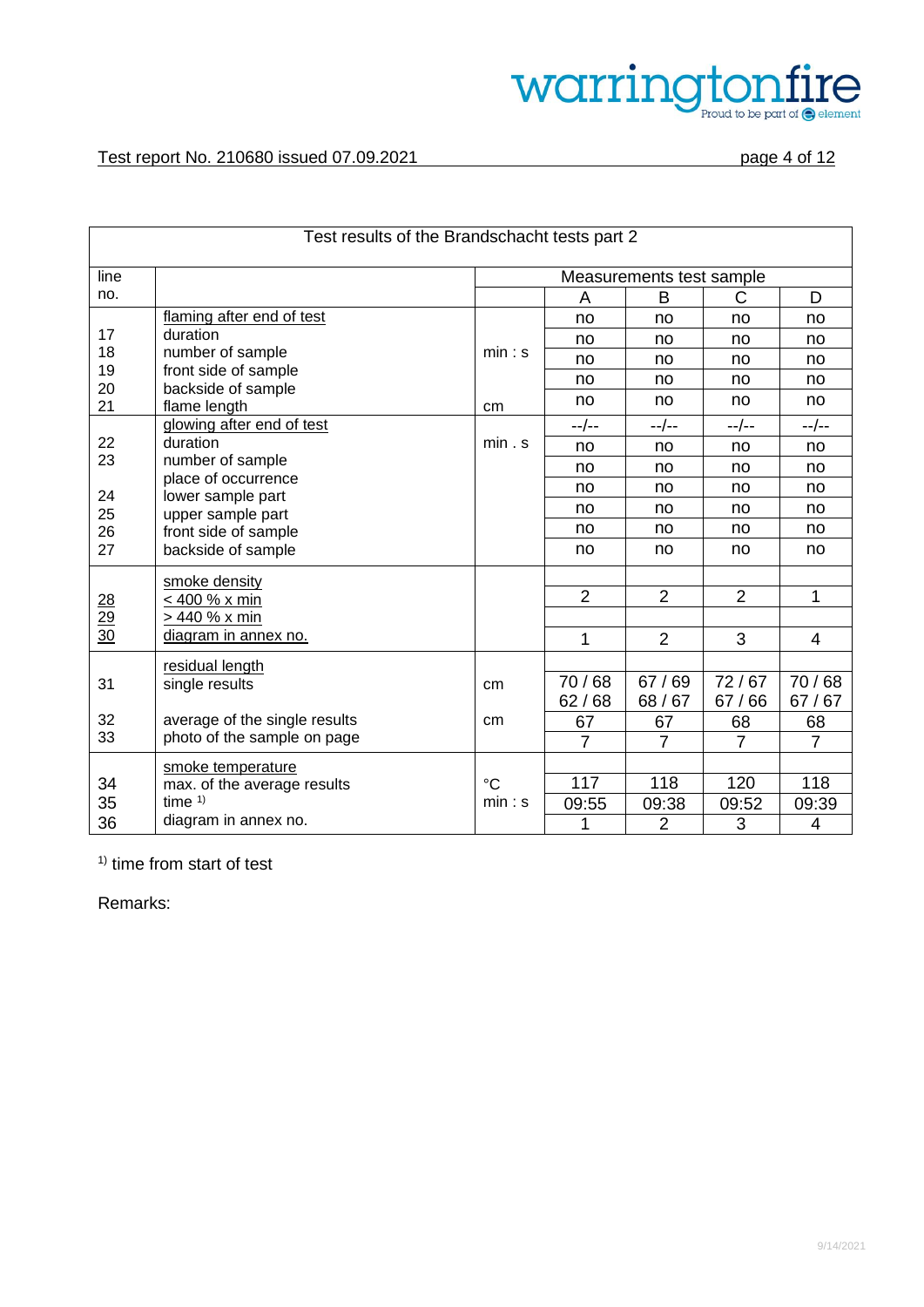

#### Test report No. 210680 issued 07.09.2021 page 5 of 12

# 2.1.2 Brandschachtprüfung according to DIN 4102-1

| Sample E: Material tested in production direction           | red |
|-------------------------------------------------------------|-----|
| Sample F: Material tested cross to the production direction | red |

#### colour: light green

|                  | Test results of the Brandschacht tests part 1     |                          |       |       |  |  |  |  |
|------------------|---------------------------------------------------|--------------------------|-------|-------|--|--|--|--|
| line             |                                                   | Measurements test sample |       |       |  |  |  |  |
| no.              |                                                   |                          | E     | F     |  |  |  |  |
| $\mathbf{1}$     | no. test arrangement according to                 |                          | 1     | 1     |  |  |  |  |
|                  | DIN 4102 part 15, table 1                         |                          |       |       |  |  |  |  |
| $\overline{2}$   | flame height max. over                            | cm                       | 40    | 40    |  |  |  |  |
|                  | lower sample edge<br>time $1$ )                   | min: s                   | 00:13 | 00:13 |  |  |  |  |
| 3                | ascertainments on the front side                  |                          |       |       |  |  |  |  |
|                  | Flaming/glowing                                   |                          | 00:04 | 00:04 |  |  |  |  |
|                  | time $1)$                                         | min: s                   |       |       |  |  |  |  |
| $\overline{4}$   | melting / burning through                         |                          |       |       |  |  |  |  |
|                  | time $1)$                                         | min: s                   | 00:06 | 00:06 |  |  |  |  |
|                  | ascertainments on the back side                   |                          |       |       |  |  |  |  |
| 5                | Flaming/glowing                                   |                          | no    | no    |  |  |  |  |
|                  | time $1$ )                                        | min: s                   |       |       |  |  |  |  |
| 6                | discolouring                                      |                          | no    | no    |  |  |  |  |
|                  | time $1$ )                                        | min: s                   |       |       |  |  |  |  |
|                  | burning droplets                                  |                          |       |       |  |  |  |  |
| $\overline{7}$   | begin $1$ )                                       | min: s                   |       |       |  |  |  |  |
|                  | extent                                            |                          | no    | no    |  |  |  |  |
| 8                | occasional dropping of material                   |                          |       |       |  |  |  |  |
| $\boldsymbol{9}$ | constant dropping of material                     |                          |       |       |  |  |  |  |
| 10               | separating from burning sample parts<br>begin $1$ | min: s                   |       |       |  |  |  |  |
| 11               | occasional separating parts                       |                          | no    | no    |  |  |  |  |
| 12               | constant separating parts                         |                          |       |       |  |  |  |  |
| 13               | duration of burning                               |                          |       |       |  |  |  |  |
|                  | on the sieve tray (max.)                          | min: s                   | no    | no    |  |  |  |  |
|                  | influence on the burner flame by dropping         |                          |       |       |  |  |  |  |
|                  | of / separating material                          |                          | no    | no    |  |  |  |  |
| 14               | time $1)$                                         | min: s                   |       |       |  |  |  |  |
|                  | earlier end of test                               |                          |       |       |  |  |  |  |
| 15               | end of the fire scenario on the                   |                          |       |       |  |  |  |  |
|                  | sample $1$ )                                      | min: s                   | no    | no    |  |  |  |  |
| 16               | time of a possible resulted                       |                          |       |       |  |  |  |  |
|                  | test stop $1$ )                                   | min: s                   |       |       |  |  |  |  |
|                  |                                                   |                          |       |       |  |  |  |  |

<sup>1)</sup> time from start of test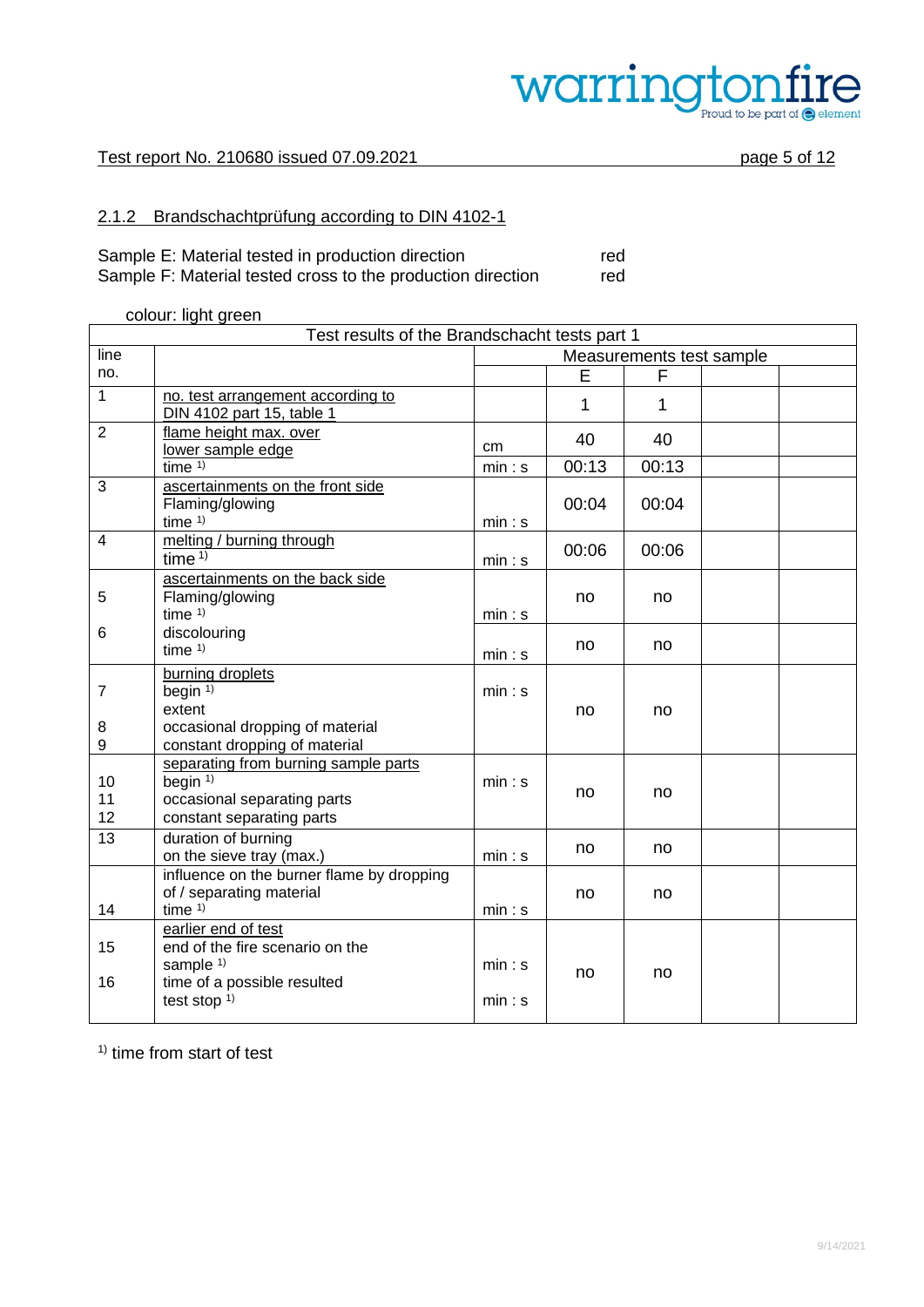# warrington  $\mathop{\mathrm{dom}}\limits_{\mathrm{Proud to\, be\ part\ of\ @\ element}}$

#### Test report No. 210680 issued 07.09.2021 page 6 of 12

| Test results of the Brandschacht tests part 2 |                                        |                          |                |                |  |  |  |  |
|-----------------------------------------------|----------------------------------------|--------------------------|----------------|----------------|--|--|--|--|
| line                                          |                                        | Measurements test sample |                |                |  |  |  |  |
| no.                                           |                                        |                          | E              | F              |  |  |  |  |
|                                               | flaming after end of test              |                          | no             | no             |  |  |  |  |
| 17                                            | duration                               |                          | no             | no             |  |  |  |  |
| 18                                            | number of sample                       | min: s                   | no             | no             |  |  |  |  |
| 19<br>20                                      | front side of sample                   |                          | no             | no             |  |  |  |  |
| 21                                            | backside of sample<br>flame length     | cm                       | no             | no             |  |  |  |  |
|                                               | glowing after end of test              |                          | --/--          | --/--          |  |  |  |  |
| 22                                            | duration                               | min. s                   | no             | no             |  |  |  |  |
| 23                                            | number of sample                       |                          | no             | no             |  |  |  |  |
| 24                                            | place of occurrence                    |                          | no             | no             |  |  |  |  |
| 25                                            | lower sample part<br>upper sample part |                          | no             | no             |  |  |  |  |
| 26                                            | front side of sample                   |                          | no             | no             |  |  |  |  |
| 27                                            | backside of sample                     |                          | no             | no             |  |  |  |  |
|                                               | smoke density                          |                          |                |                |  |  |  |  |
|                                               | < 400 % x min                          |                          | 3              | $\overline{2}$ |  |  |  |  |
| $\frac{28}{29}$<br>$\frac{29}{30}$            | > 440 % x min                          |                          |                |                |  |  |  |  |
|                                               | diagram in annex no.                   |                          | 5              | 6              |  |  |  |  |
|                                               | residual length                        |                          |                |                |  |  |  |  |
| 31                                            | single results                         | cm                       | 71/67          | 67/69          |  |  |  |  |
|                                               |                                        |                          | 69 / 68        | 67/65          |  |  |  |  |
| 32                                            | average of the single results          | cm                       | 68             | 67             |  |  |  |  |
| 33                                            | photo of the sample on page            |                          | $\overline{7}$ | $\overline{7}$ |  |  |  |  |
|                                               | smoke temperature                      |                          |                |                |  |  |  |  |
| 34                                            | max. of the average results            | $^{\circ}C$              | 120            | 119            |  |  |  |  |
| 35                                            | time $1)$                              | min: s                   | 09:46          | 07:15          |  |  |  |  |
| 36                                            | diagram in annex no.                   |                          | 5              | 6              |  |  |  |  |

<sup>1)</sup> time from start of test

Remarks: As the residual length was > 45 cm during the Brandschacht test, no further tests were necessary according to DIN 4102-16.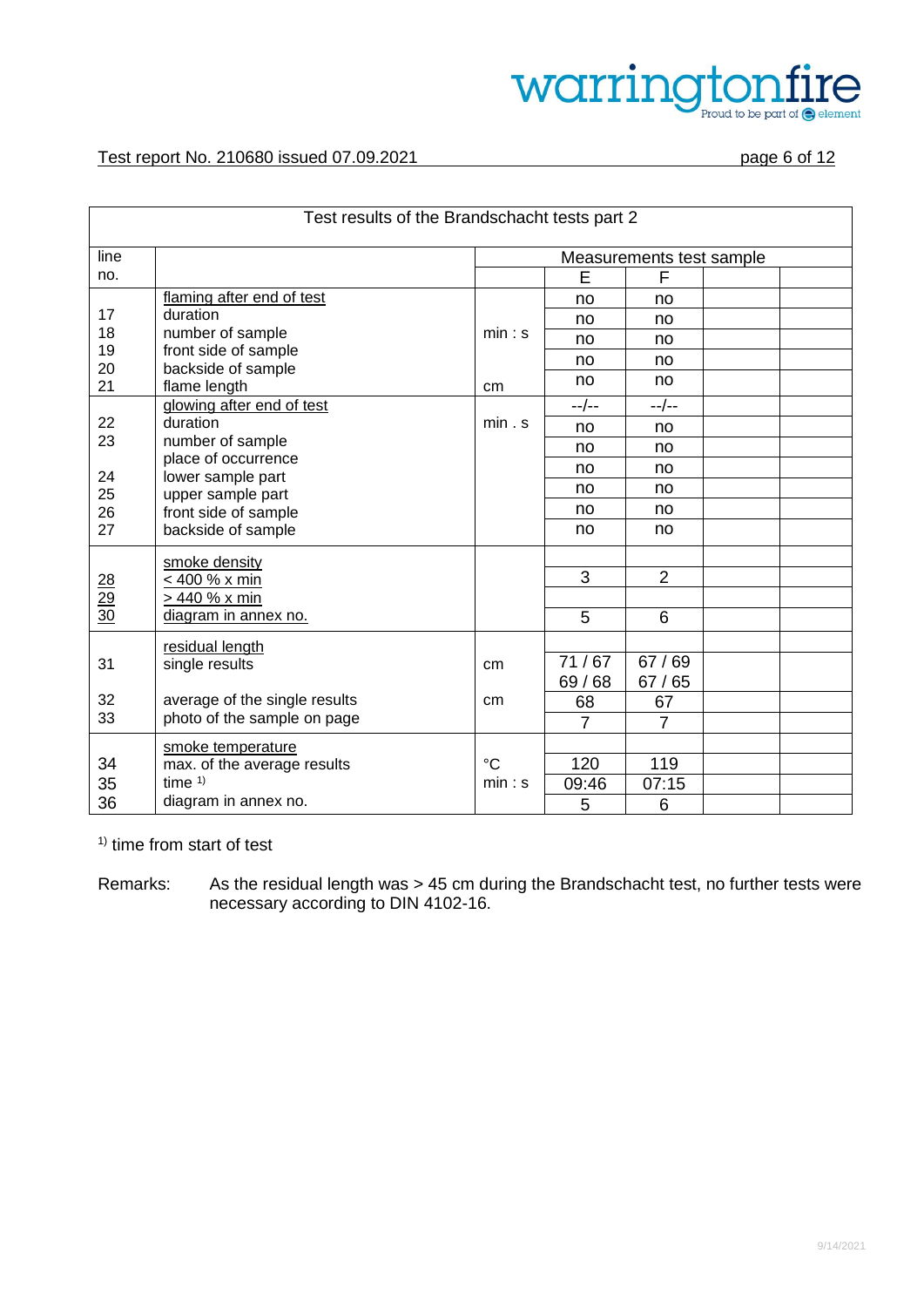

# Test report No. 210680 issued 07.09.2021 page 7 of 12

# 2.1.3 Appearance of the specimen after the test:

Sample A Sample B





Sample C



Sample E



Sample D



Sample F

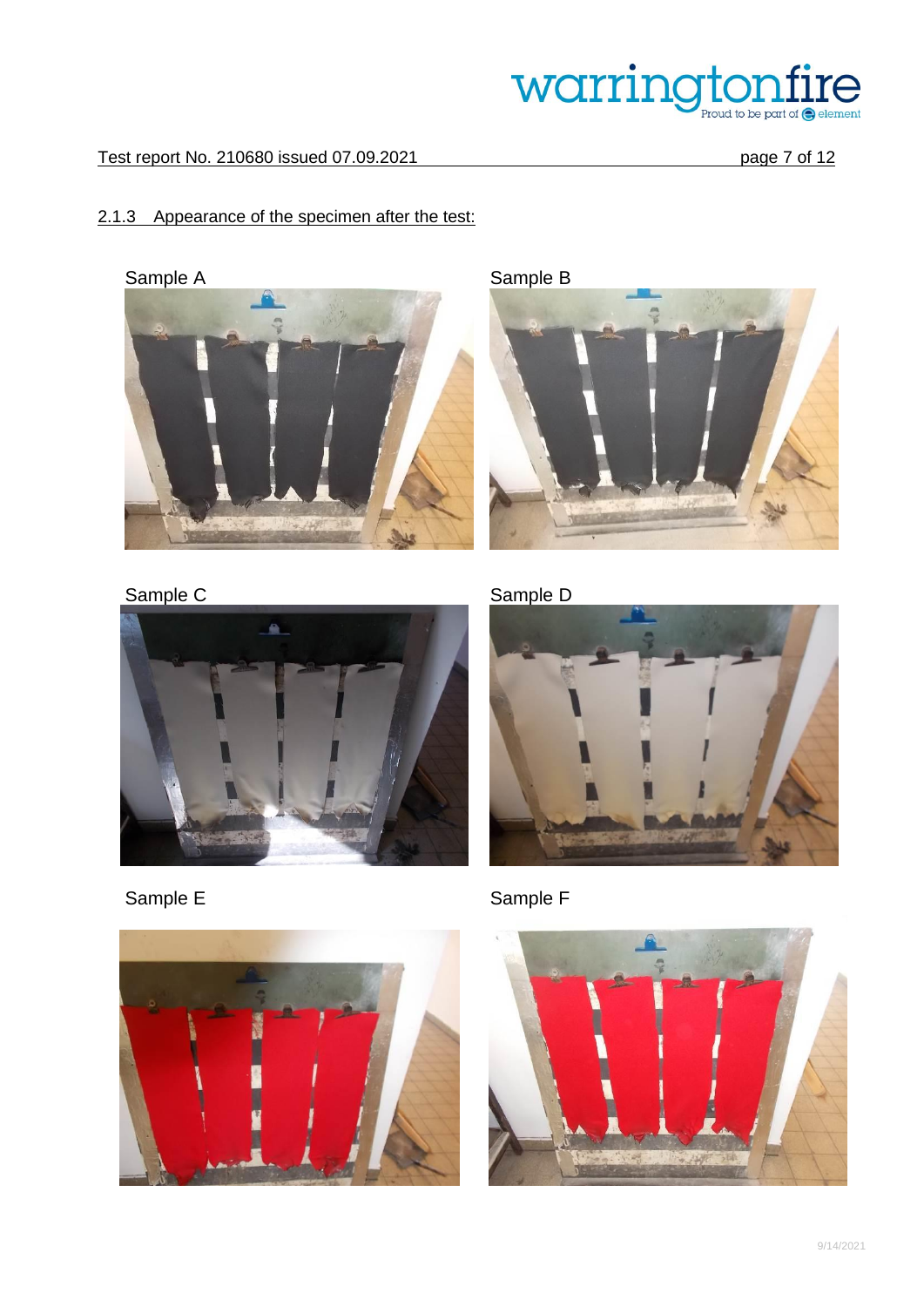

#### Test report No. 210680 issued 07.09.2021 page 8 of 12

# 2.2.1 Normal flammability test according to DIN 4102-1

Test with edge ignition without deposit Flame application on: lower sample edge Edge ignition

| length direction:                                                                            |                    | colour: black |                |       |       |     |
|----------------------------------------------------------------------------------------------|--------------------|---------------|----------------|-------|-------|-----|
| Sample-no.                                                                                   |                    |               | $\overline{2}$ | 3     | 4     | 5   |
| Time from start of test                                                                      |                    |               |                |       |       |     |
| Ignition point [s]                                                                           |                    |               |                |       |       | 1   |
| Reaching the measuring mark<br>within 20 seconds                                             |                    | no            | no             | no    | no    | no  |
| Self-extinguishing of the flame [s]                                                          |                    |               |                |       |       |     |
| Max. flame height                                                                            | $\lceil mm \rceil$ | 130           | 140            | 140   | 80    | 120 |
| Time                                                                                         | s                  | 13            | 14             | 14    | 10    | 11  |
| End of afterflaming                                                                          | [s]                | $>10$         | $>10$          | $>10$ | $>10$ | >10 |
| End of afterglowing                                                                          | [s]                |               |                |       |       |     |
| Flames extinguished after                                                                    | [s]                | 25            | 25             | 25    | 25    | 25  |
| Smoke development<br>strong smoke development<br>(visual impression) low / moderate / strong |                    |               |                |       |       |     |
| Separating from burning material                                                             |                    | no            | no             | no    | no    | no  |
| Time                                                                                         | ۱s۱                |               |                |       |       |     |

Remarks: none

| cross direction:                                                 |                    | colour: blackw |                          |     |    |     |
|------------------------------------------------------------------|--------------------|----------------|--------------------------|-----|----|-----|
| Sample-no.                                                       |                    |                | 2                        | 3   |    | 5   |
| Time from start of test                                          |                    |                |                          |     |    |     |
| Ignition point [s]                                               |                    |                |                          |     |    |     |
| Reaching the measuring mark<br>within 20 seconds                 |                    | no             | no                       | no  | no | no  |
| Self-extinguishing of the flame [s]                              |                    | 12             | 20                       | 17  | 14 |     |
| Max. flame height                                                | $\lceil mm \rceil$ | 80             | 100                      | 110 | 90 | 110 |
| Time                                                             | Isl                | 8              | 13                       | 13  | 10 | 12  |
| End of afterflaming                                              | [s]                |                | 5                        | 2   |    | >10 |
| End of afterglowing                                              | [s]                |                |                          |     |    |     |
| Flames extinguished after                                        | [s]                |                |                          |     |    | 25  |
| Smoke development<br>(visual impression) low / moderate / strong |                    |                | strong smoke development |     |    |     |
| Separating from burning material                                 |                    | no             | no                       | no  | no | no  |
| Time                                                             | [s]                |                |                          |     |    |     |

Remarks: none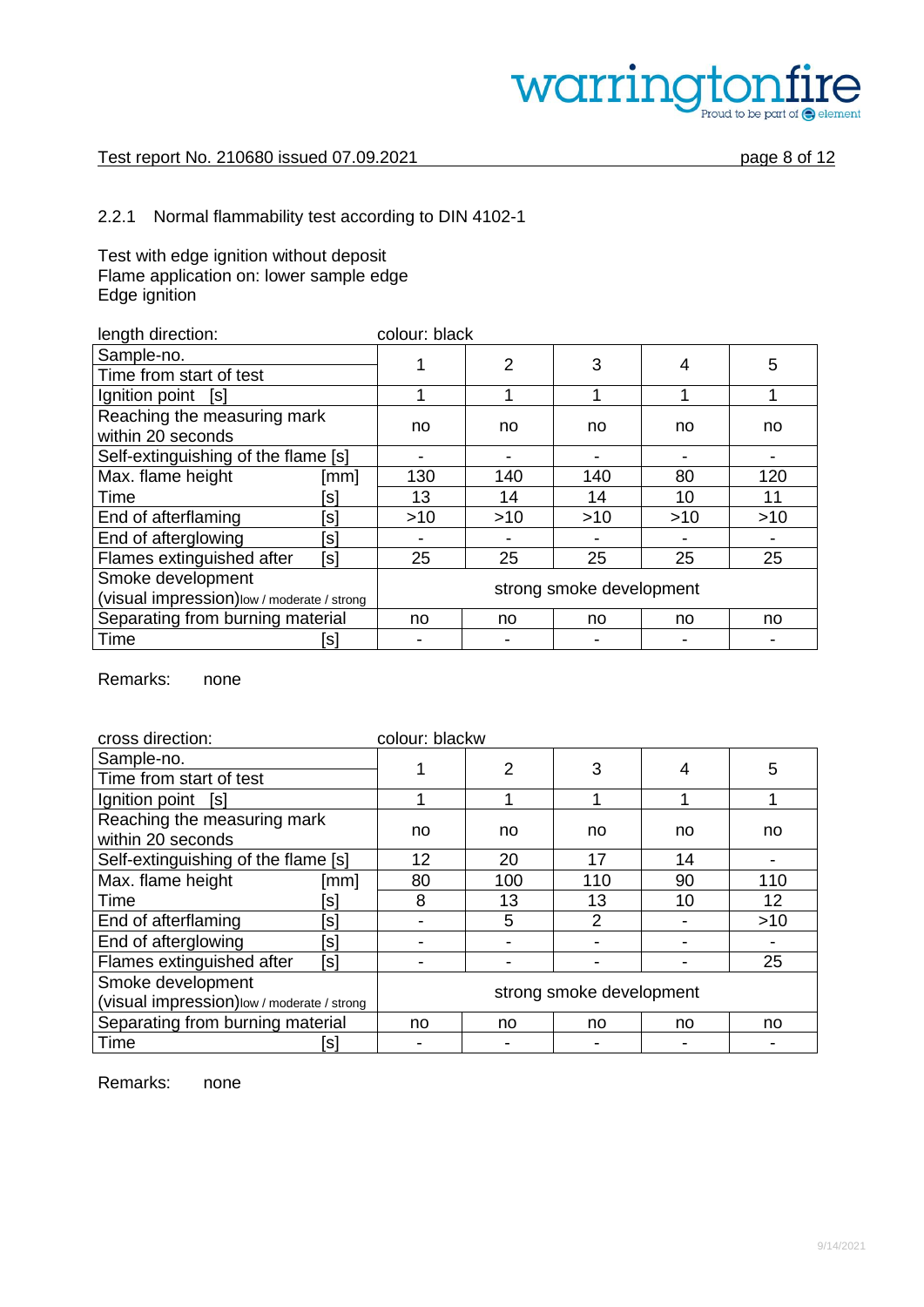# warringto re Proud to be part of element

### Test report No. 210680 issued 07.09.2021 page 9 of 12

# 2.2.2 Normal flammability test according to DIN 4102-1

Test with edge ignition without deposit Flame application on: lower sample edge Edge ignition

| length direction:<br>colour: beige                              |      |     |                          |     |       |     |  |
|-----------------------------------------------------------------|------|-----|--------------------------|-----|-------|-----|--|
| Sample-no.                                                      |      |     | 2                        | 3   | 4     | 5   |  |
| Time from start of test                                         |      |     |                          |     |       |     |  |
| Ignition point<br>[s]                                           |      |     |                          |     |       |     |  |
| Reaching the measuring mark<br>within 20 seconds                |      | no  | no                       | no  | no    | no  |  |
| Self-extinguishing of the flame [s]                             |      |     | 20                       |     | 13    |     |  |
| Max. flame height                                               | [mm] | 130 | 130                      | 120 | 110   | 100 |  |
| Time                                                            | [s]  | 13  | 13                       | 11  | 12    | 9   |  |
| End of afterflaming                                             | [s]  | >1  | $>10$                    | 5   | $>10$ |     |  |
| End of afterglowing                                             | [s]  |     |                          |     |       |     |  |
| Flames extinguished after                                       | [s]  | 25  | 25                       |     | 25    |     |  |
| Smoke development<br>(visual impression)low / moderate / strong |      |     | strong smoke development |     |       |     |  |
| Separating from burning material                                |      | no  | no                       | no  | no    | no  |  |
| Time                                                            | [s]  |     |                          |     |       |     |  |

Remarks: none

| cross direction:                                 | colour: beige |                          |       |     |     |     |
|--------------------------------------------------|---------------|--------------------------|-------|-----|-----|-----|
| Sample-no.                                       |               |                          | 2     | 3   | 4   | 5   |
| Time from start of test                          |               |                          |       |     |     |     |
| Ignition point<br>[s]                            |               |                          |       |     |     |     |
| Reaching the measuring mark<br>within 20 seconds |               | no                       | no    | no  | no  | no  |
| Self-extinguishing of the flame [s]              |               |                          |       |     |     |     |
| Max. flame height                                | [mm]          | 130                      | 140   | 110 | 140 | 100 |
| Time                                             | ۱s            | 12                       | 14    | 13  | 15  | 13  |
| End of afterflaming                              | [s]           | $>10$                    | $>10$ | >10 | >10 | >10 |
| End of afterglowing                              | [s]           |                          |       |     |     |     |
| Flames extinguished after                        | [s]           | 25                       | 25    | 25  | 25  | 25  |
| Smoke development                                |               |                          |       |     |     |     |
| (visual impression)low / moderate / strong       |               | strong smoke development |       |     |     |     |
| Separating from burning material                 |               | no                       | no    | no  | no  | no  |
| Time                                             | [s]           |                          |       |     |     |     |

Remarks: none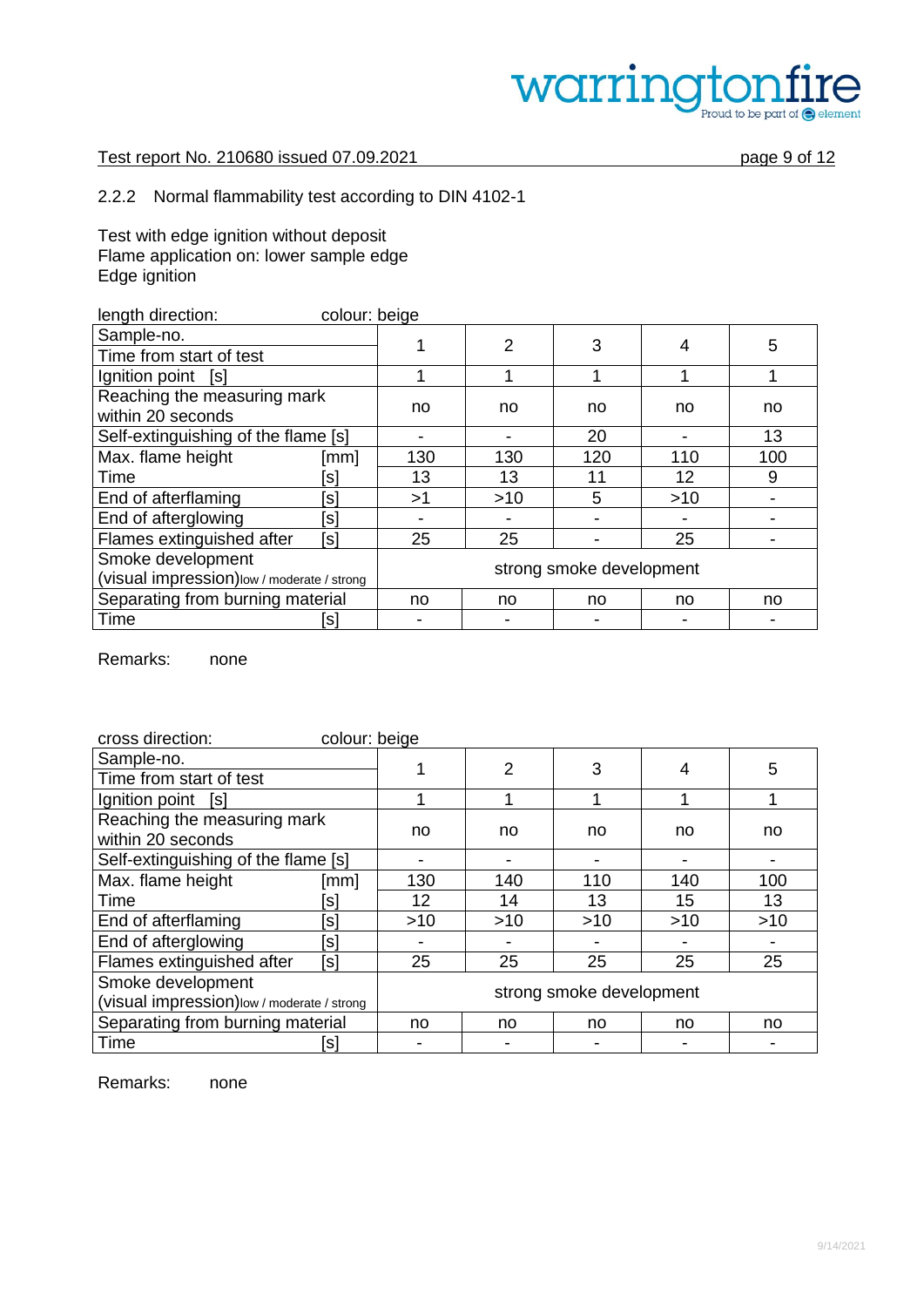# warring e Proud to be part of element

### Test report No. 210680 issued 07.09.2021 page 10 of 12

# 2.2.3 Normal flammability test according to DIN 4102-1

Test with edge ignition without deposit Flame application on: lower sample edge Edge ignition

| length direction:<br>colour: red                                |      |                          |                |       |       |     |  |  |
|-----------------------------------------------------------------|------|--------------------------|----------------|-------|-------|-----|--|--|
| Sample-no.                                                      |      |                          | $\overline{2}$ | 3     | 4     | 5   |  |  |
| Time from start of test                                         |      |                          |                |       |       |     |  |  |
| Ignition point<br>[s]                                           |      |                          |                |       |       |     |  |  |
| Reaching the measuring mark<br>within 20 seconds                |      | no                       | no             | no    | no    | no  |  |  |
| Self-extinguishing of the flame [s]                             |      |                          |                |       |       |     |  |  |
| Max. flame height                                               | [mm] | 140                      | 90             | 80    | 110   | 130 |  |  |
| Time                                                            | ls   | 14                       | 11             | 13    | 14    | 14  |  |  |
| End of afterflaming                                             | [s]  | $>10$                    | $>10$          | $>10$ | $>10$ | >10 |  |  |
| End of afterglowing                                             | [s]  |                          |                |       |       |     |  |  |
| Flames extinguished after                                       | [s]  | 25                       | 25             | 25    | 25    | 25  |  |  |
| Smoke development<br>(visual impression)low / moderate / strong |      | strong smoke development |                |       |       |     |  |  |
| Separating from burning material                                |      | no                       | no             | no    | no    | no  |  |  |
| Time                                                            | isl  |                          |                |       |       |     |  |  |

Remarks: none

| cross direction:<br>colour: red                                  |      |                          |                |       |     |     |  |  |
|------------------------------------------------------------------|------|--------------------------|----------------|-------|-----|-----|--|--|
| Sample-no.                                                       |      |                          | $\overline{2}$ | 3     | 4   | 5   |  |  |
| Time from start of test                                          |      |                          |                |       |     |     |  |  |
| Ignition point [s]                                               |      |                          |                |       |     |     |  |  |
| Reaching the measuring mark<br>within 20 seconds                 |      | no                       | no             | no    | no  | no  |  |  |
| Self-extinguishing of the flame [s]                              |      |                          |                |       |     |     |  |  |
| Max. flame height                                                | [mm] | 120                      | 110            | 130   | 120 | 110 |  |  |
| Time                                                             | Isl  | 14                       | 13             | 14    | 14  | 13  |  |  |
| End of afterflaming                                              | [s]  | $>10$                    | >10            | $>10$ | >10 | >10 |  |  |
| End of afterglowing                                              | [s]  |                          |                |       |     |     |  |  |
| Flames extinguished after                                        | [s]  | 25                       | 25             | 25    | 25  | 25  |  |  |
| Smoke development<br>(visual impression) low / moderate / strong |      | strong smoke development |                |       |     |     |  |  |
| Separating from burning material                                 |      | no                       | no             | no    | no  | no  |  |  |
| Time                                                             | ssl  |                          |                |       |     |     |  |  |

Remarks: none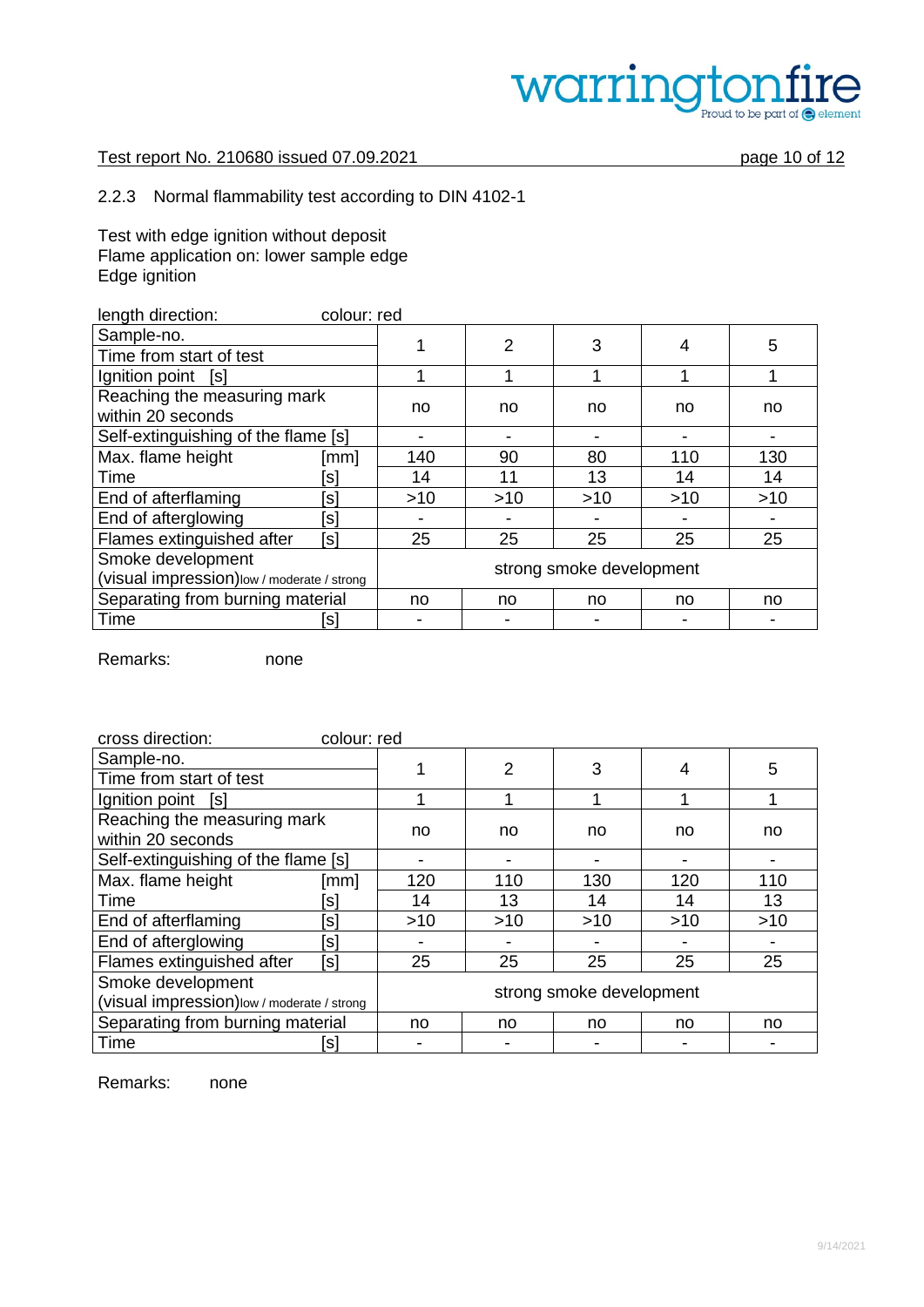# Warringtonfire

Test report No. 210680 issued 07.09.2021 page 11 of 12

# **2.2.4 Appearance of the sample after the small burner test:**



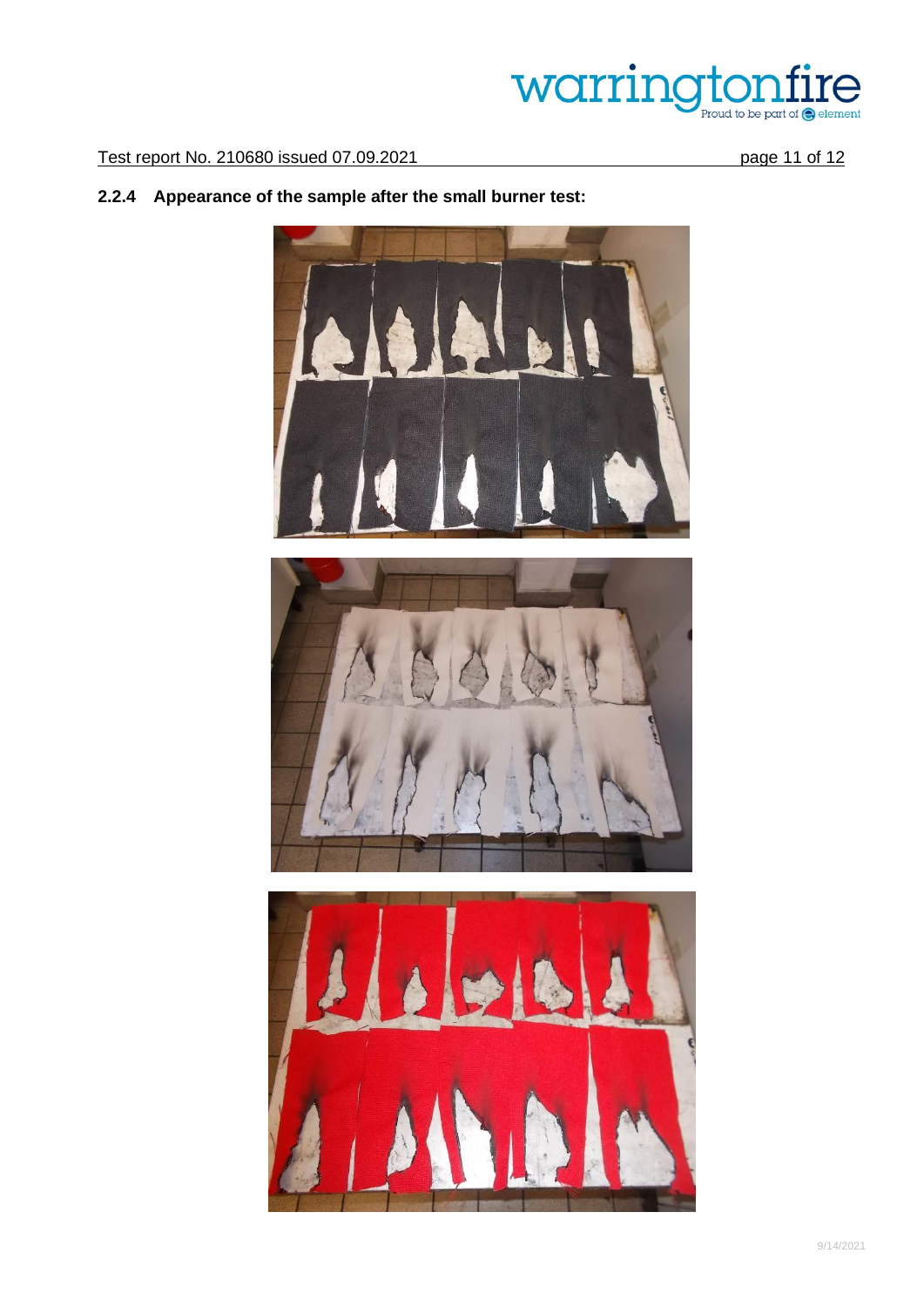

Test report No. 210680 issued 07.09.2021 page 12 of 12

#### **Assessment**

The material described in chapter one fulfils the requirements of the building class B2 according to DIN 4102-1 (Mai 1998).

The determined test results show that the material also fulfils the requirements

#### **of the building class B1**

according to DIN 4102-1 (Mai 1998).

#### **Special note**

The fire test result is only valid for the material described in chapter one in the tested colours, square weights and thicknesses.

The test was carried out in free hanging configuration.

The distance to another plane material must be more or equal then 40 mm.

According to DIN 4102-16 Section 5.2, the test result includes all colour settings.

The material wasn't tested after an outside storage.

In combination with other materials (for example coatings, deposits) the burning behaviour could be influenced unfavourable so that the classification above is not valid any longer. According to DIN 4102-1 the burning behaviour in combination with other materials has to be tested separately.

This test report does not replace the required "Verwendbarkeitsnachweis". It is only used for issuing the "Verwendbarkeitsnachweis".

Frankfurt, the 07<sup>th</sup> September 2021

.

H. Anders P. Scheinkönig

Tester in Charge Prüfstellenleiter Bau-PVO



This Test report is valid until 02.09.2026

The results of the tests relate only to the behaviour of the test specimen which is designated on the top.

Test reports are only allowed to be published or reproduced, not changed in form and tenor without permission of the Warringtonfire Frankfurt GmbH. The abridged account of a test report is only allowed with the agreement of the Warringtonfire Frankfurt GmbH. This test report is a translation of the German version 210680 (issued 07.09.2021). In case of doubt only the German version is valid This test report contains 12 pages and 6 annexes.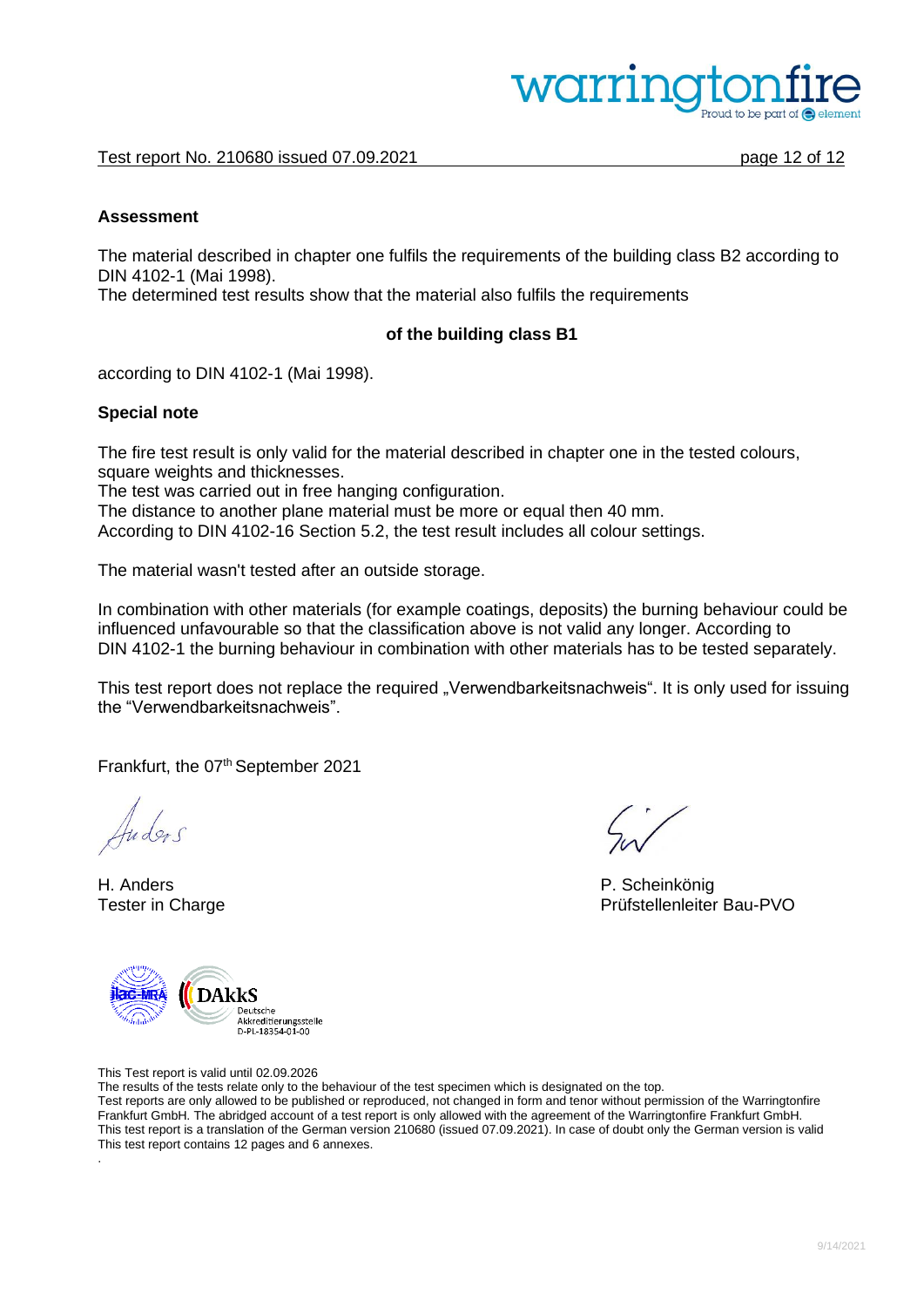# warrington re Proud to be part of **@** element

# Annex 1 to the Test report No. 210680 issued 07.09.2021

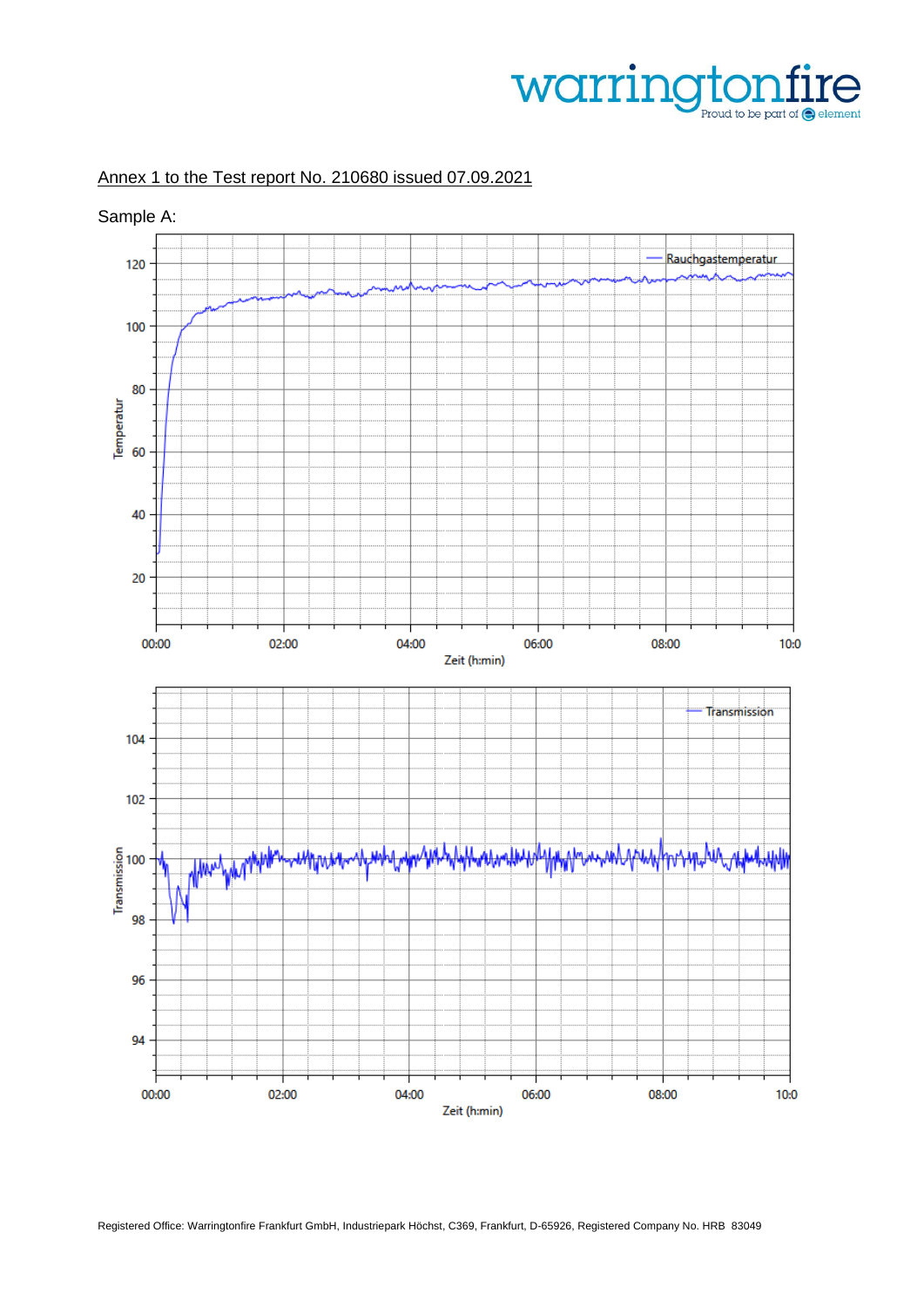# Warringtonfire

# Annex 2 to the Test report No. 210680 issued 07.09.2021

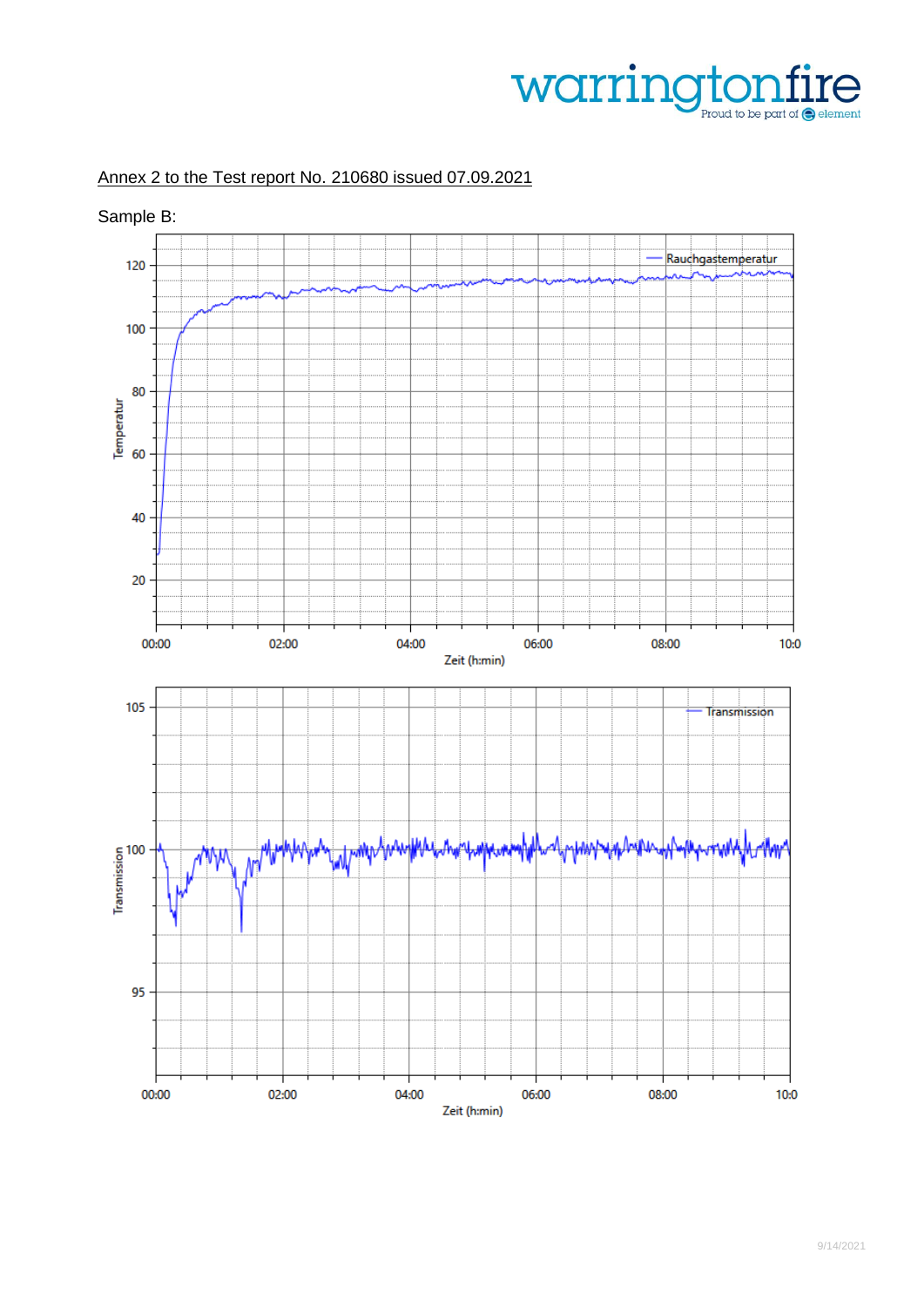# warrington re Proud to be part of element

# Annex 3 to the Test report No. 210680 issued 07.09.2021

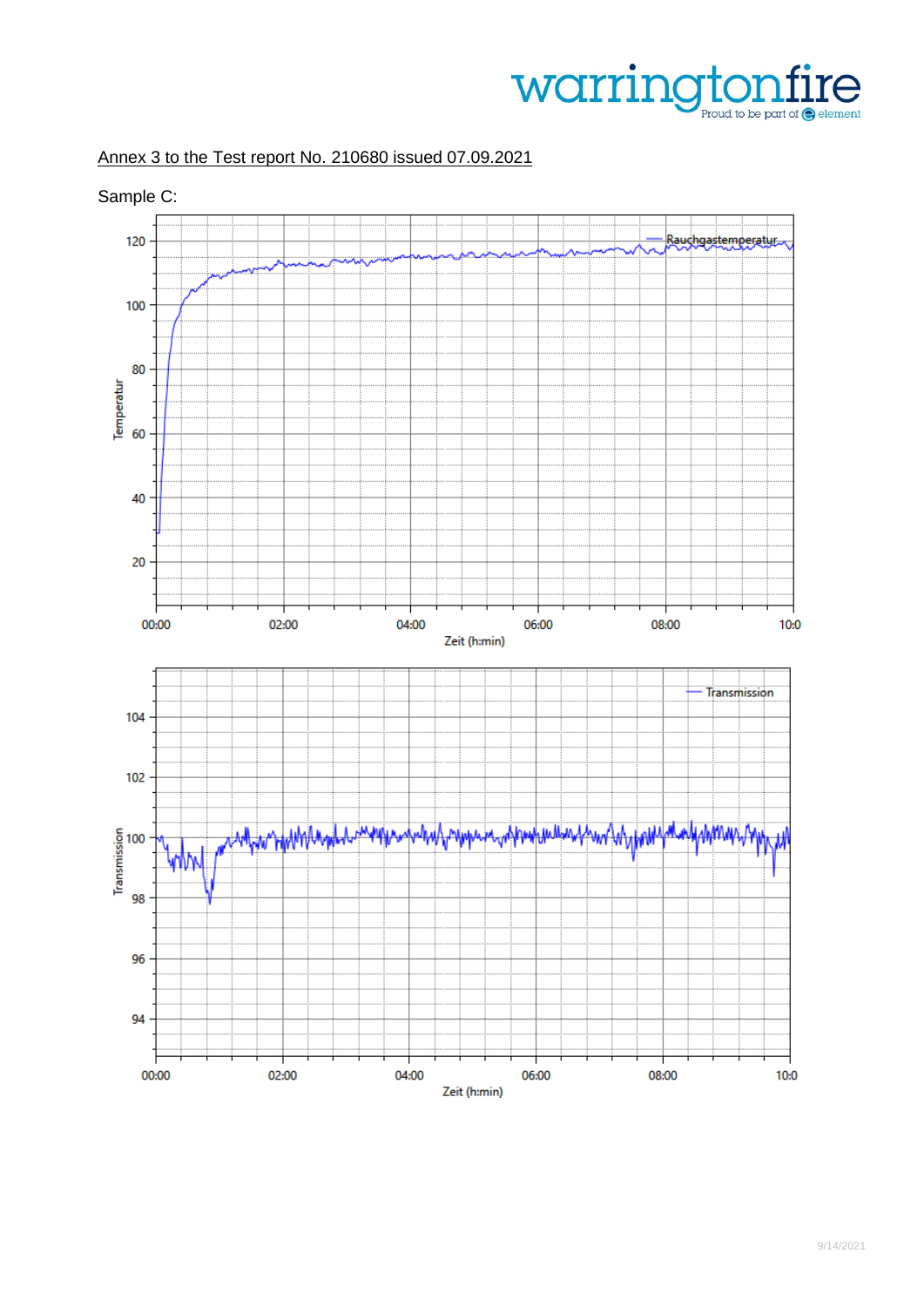

# Annex 4 to the Test report No. 210680 issued 07.09.2021

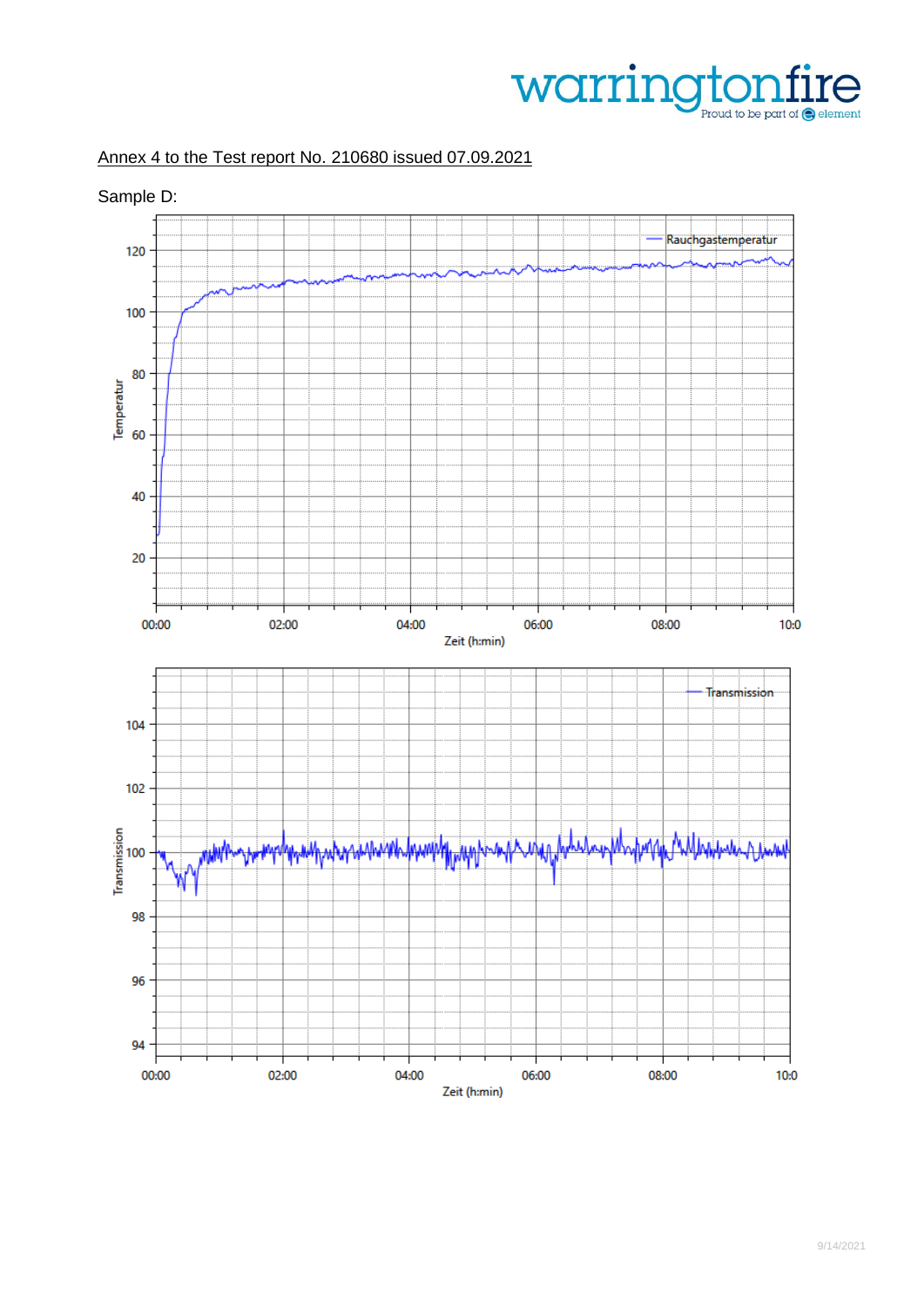

# Annex 5 to the Test report No. 210680 issued 07.09.2021